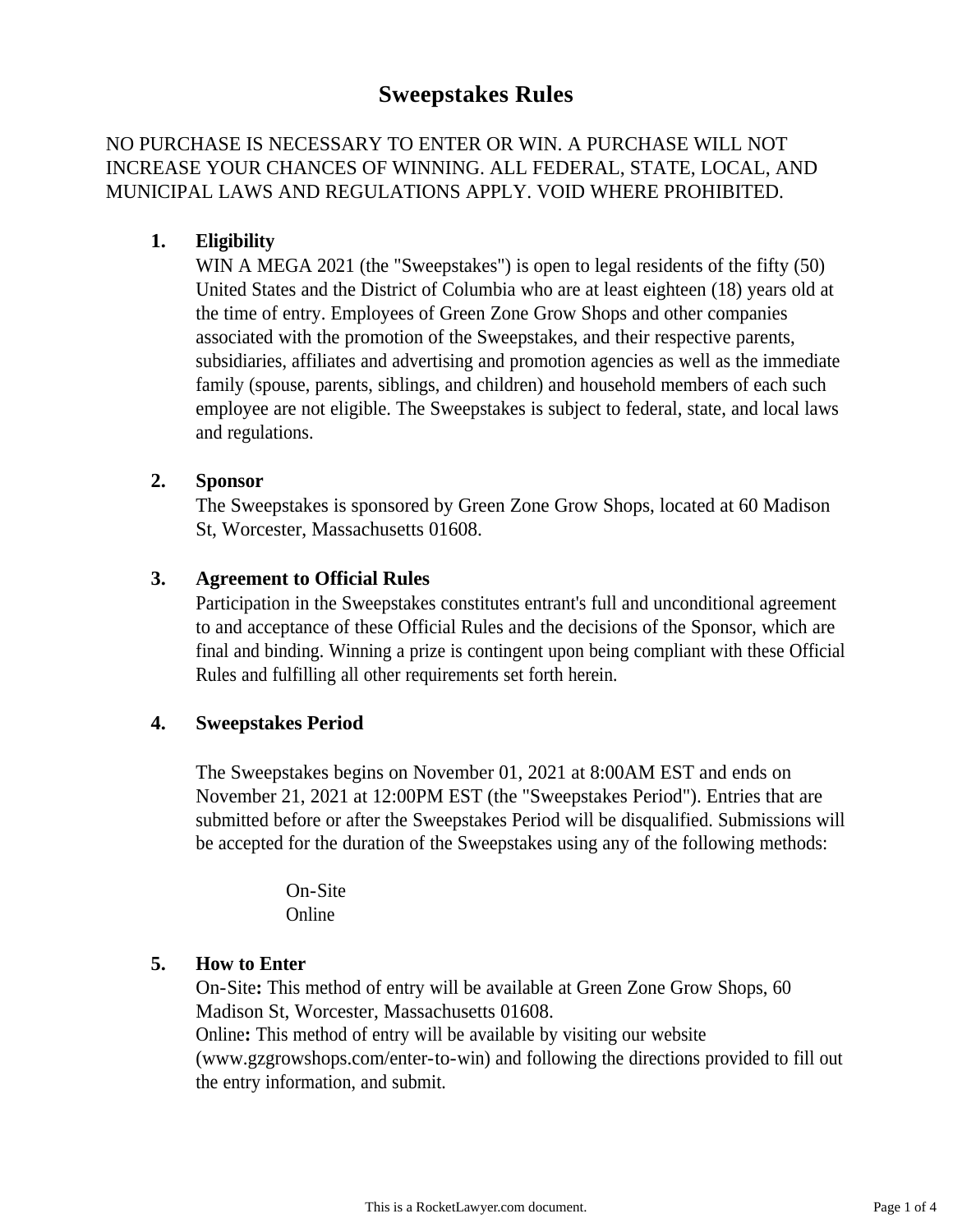Limit one (1) entry per person, per email address, and per household for the duration of the Sweepstakes Period, regardless of method of entry. Entries received from any person, e-mail address, or household in excess of the stated limitation will be void. All entries become the property of Sponsor and will not be acknowledged or returned.

#### **6. PrizeDrawing**

On or about November 29, 2021, the Sponsor will select potential winners in a random drawing from among all eligible entries received. The odds of being selected depend on the number of entries received. The Sponsor will attempt to notify the potential winner via telephone or email on or about November 29, 2021. If the potential winner cannot be contacted within five (5) days after the date of the first attempt to contact him/her, the Sponsor may select an alternate potential winner in his/her place at random from the remaining non-winning, eligible entries.

## **7. Winner Notification**

The potential winners will be notified by email, mail or phone. Each potential Grand and First Prize winner (parent/legal guardian if a minor in his/her state of residence) will be required to complete, electronically sign and submit a Declaration of Compliance within five (5) days of the date notice or attempted notice is sent, in order to claim his/her prize. If a potential winner cannot be contacted, or fails to submit the Declaration of Compliance within the required time period (if applicable), or prize is returned as undeliverable, potential winner forfeits prize. If the potential winner is at least 18 but still considered a minor in his/her jurisdiction of residence, Sponsor reserves the right to award the prize in the name of his/her parent or legal guardian, who will be required to sign the Declaration of Compliance on the potential winners behalf and fulfill any other requirements imposed on winner set forth herein. Potential winners must continue to comply with all terms and conditions of these Official Rules, and winning is contingent upon fulfilling all requirements. In the event that a potential winner is disqualified for any reason, Sponsor will award the applicable prize to an alternate winner by random drawing from among all remaining eligible entries. Only three (3) alternate drawings will be held, after which the prize will remain un-awarded. Prizes will be fulfilled approximately 8-10 weeks after the conclusion of the Sweepstakes.

## **8. Prizes**

Grand Prize (1) - NextLight Mega Pro Grow Light. Value \$1095.

## **9. General Conditions**

In the event that the operation, security, or administration of the Sweepstakes is impaired in any way for any reason, including, but not limited to fraud, virus, bug, worm, unauthorized human intervention or other technical problem, or in the event the Sweepstakes is unable to run as planned for any other reason, as determined by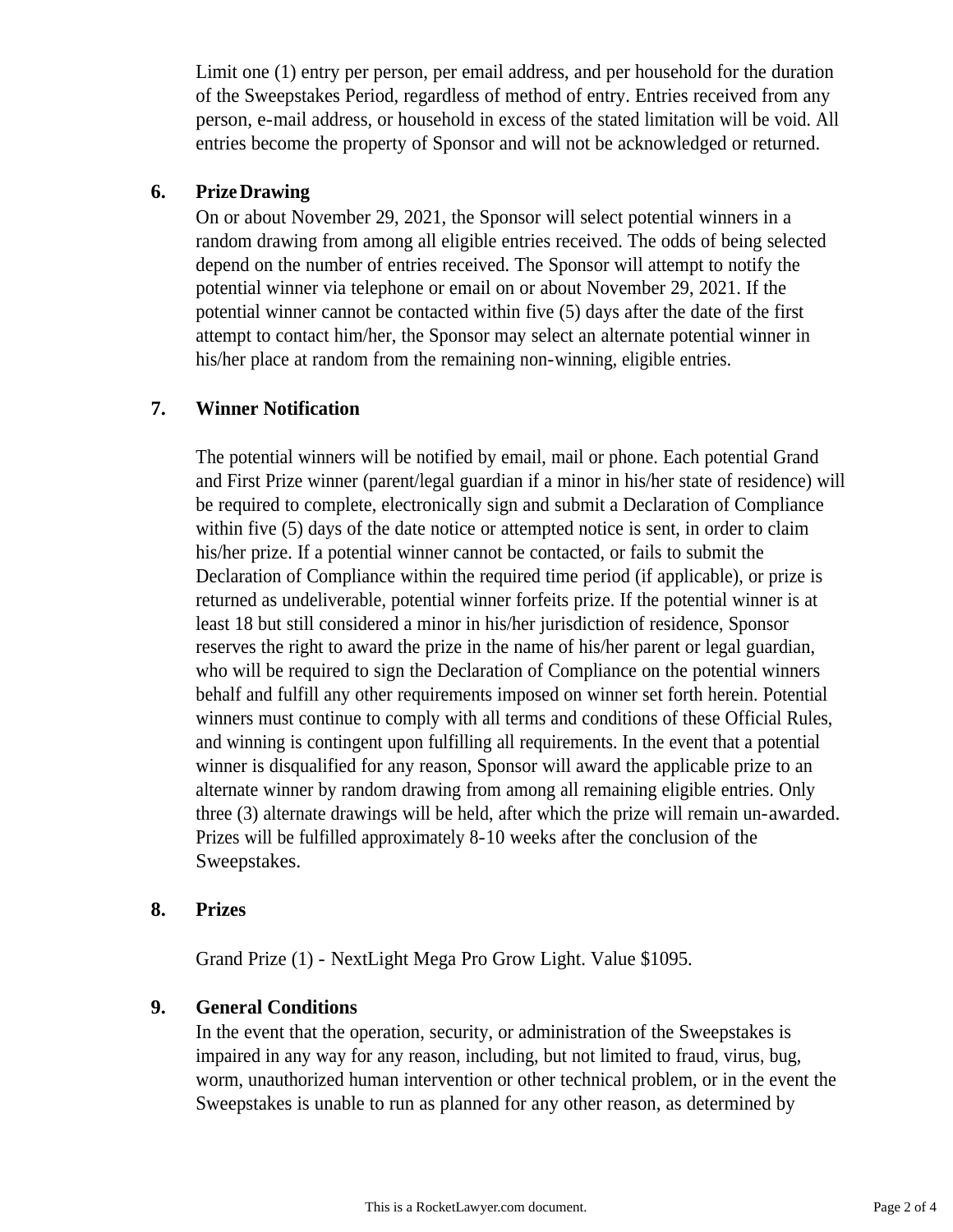Sponsor in its sole discretion, the Sponsor may, in its sole discretion, either (a) suspend the Sweepstakes to address the impairment and then resume the Sweepstakes in a manner that best conforms to the spirit of these Official Rules or (b) terminate the Sweepstakes and, in the event of termination, award the prize at random from among the eligible, non-suspect entries received up to the time of the impairment. The Sponsor reserves the right in its sole discretion to disqualify any individual it finds to be tampering with the entry process or the operation of the Sweepstakes or to be acting in violation of these Official Rules or in an unsportsmanlike or disruptive manner. Any attempt by any person to damage the website or undermine the legitimate operation of the Sweepstakes may be a violation of criminal and civil law, and, should such an attempt be made, the Sponsor reserves the right to seek damages (including attorney's fees) and any other remedies from any such person to the fullest extent permitted by law. Failure by the Sponsor to enforce any provision of these Official Rules shall not constitute a waiver of that provision.

#### **10. Release and Limitations of Liability**

By participating in the Sweepstakes, entrants agree to release and hold harmless the Sponsor, and each of their respective parents, subsidiaries, affiliates, advertising and promotion agencies, other companies associated with the Sweepstakes, and each of their respective officers, directors, employees, shareholders, representatives, and agents (the "Released Parties)" from and against any claim or cause of action arising out of participation in the Sweepstakes or receipt or use of the prize (including any travel or activity related thereto), including, but not limited to: (a) any technical errors associated with the Sweepstakes, including lost, interrupted or unavailable Internet Service Provider (ISP), network, server, wireless service provider, or other connections, availability or accessibility or miscommunications or failed computer, satellite, telephone, cellular tower or cable transmissions, lines, or technical failure or jumbled, scrambled, delayed, or misdirected transmissions or computer hardware or software malfunctions, failures or difficulties; (b) unauthorized human intervention in the Sweepstakes; (c) mechanical, network, electronic, computer, human, printing or typographical errors; (d)application downloads, (e) any other errors or problems in connection with the Sweepstakes, including, without limitation, errors that may occur in the administration of the Sweepstakes, the announcement of the winner, the cancellation or postponement of the event and/or the flyover, if applicable, the incorrect downloading of the application, the processing of entries application downloads or in any Sweepstakes-related materials; or (f) injury, death, losses or damages of any kind, to persons or property which may be caused, directly or indirectly, in whole or in part, from entrants participation in the Sweepstakes or acceptance, receipt or misuse of the prize (including any travel or activity related thereto). Entrant further agrees that in any cause of action, the Released Parties liability will be limited to the cost of entering and participating in the Sweepstakes, and in no event shall the entrant be entitled to receive attorney's fees. Released Parties are also not responsible for any incorrect or inaccurate information, whether caused by site users, tampering, hacking, or by any equipment or programming associated with or utilized in the Sweepstakes. Entrant waives the right to claim any damages whatsoever,